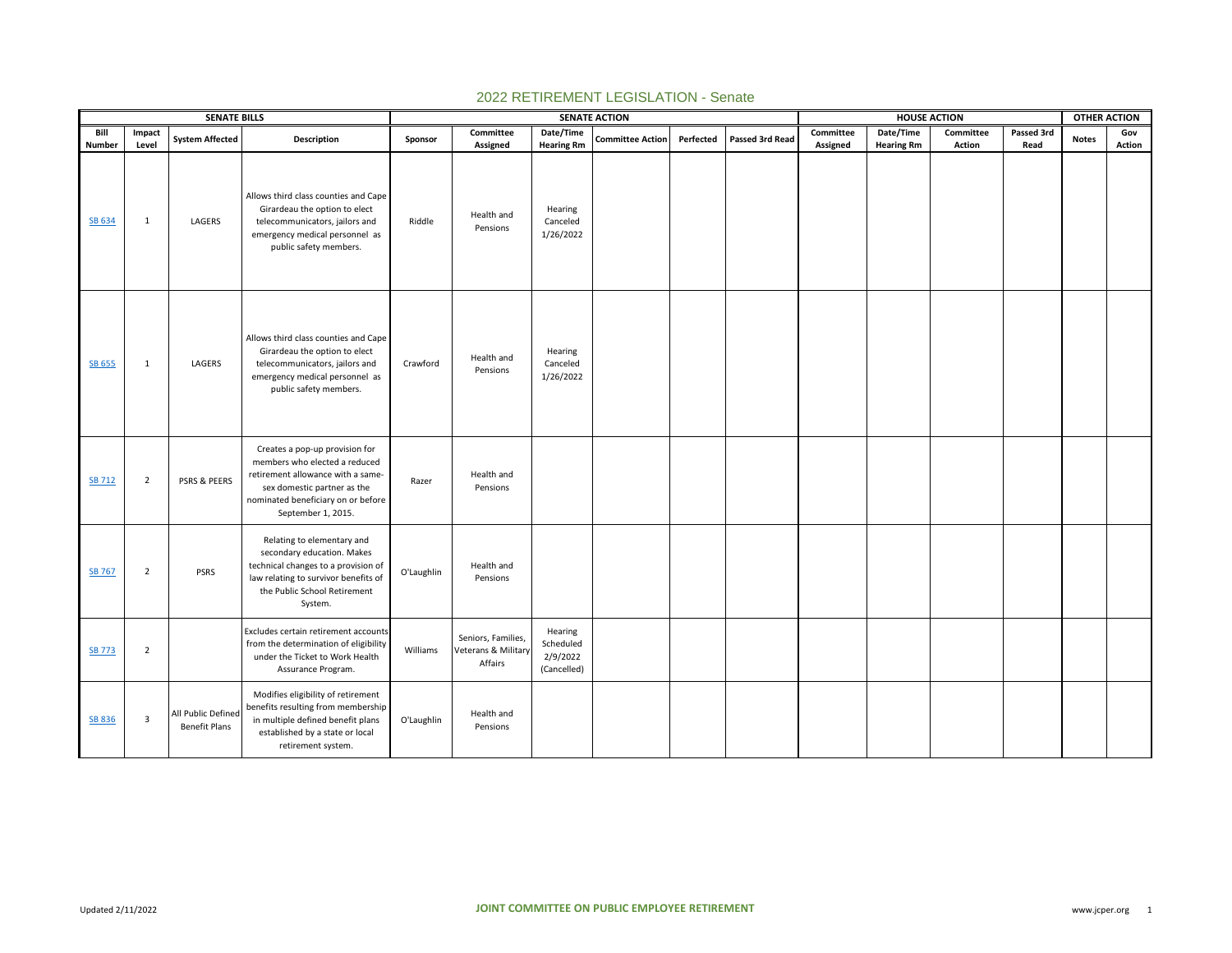| SB 859  | $\overline{2}$          | <b>Police Protection</b><br>Districts | Authorizes the establishment of<br>police protection districts. A PPD's<br>board of directors may provide for<br>pension, and retirement and other<br>employee-type fringe-benefits. If a<br>board of directors administers its<br>own retirement or benefits-related<br>plan, it must do so by a separate five-<br>member pension board of trustees.                                                                   | Mosley         | Transportation,<br>Infrastructure and<br>Public Safety<br>Committee |  |  |  |  |  |
|---------|-------------------------|---------------------------------------|-------------------------------------------------------------------------------------------------------------------------------------------------------------------------------------------------------------------------------------------------------------------------------------------------------------------------------------------------------------------------------------------------------------------------|----------------|---------------------------------------------------------------------|--|--|--|--|--|
| SB 871  | $\overline{2}$          | All Plans                             | Modifies provisions relating to<br>income tax exemptions for certain<br>retirement benefits.                                                                                                                                                                                                                                                                                                                            | Eigel          | Health and<br>Pensions                                              |  |  |  |  |  |
| SB 926  | $\overline{2}$          | All Public Plans                      | Modifies provisions relating to<br>ethics. Modifies the pension<br>forfeiture law. Prohibits a<br>participant of a plan who is unfit for<br>elected public office or employed<br>with the state or any local<br>government from being eligible to<br>receive any retirement benefit from<br>the plan.                                                                                                                   | Mosley         |                                                                     |  |  |  |  |  |
| SB 999  | $\overline{3}$          | PSRS & PEERS                          | Modifies provisions relating to<br>teacher employment. Increases the<br>length of time, from two years to<br>four years, that a retired member<br>may work after retirement without<br>losing his or her retirement benefit<br>when a district has declared a<br>teacher/employee critical shortage.<br>Repeals the prohibition on retired<br>members being employed as a<br>superintendent under critical<br>shortage. | Gannon         |                                                                     |  |  |  |  |  |
| SB 1036 | $\overline{\mathbf{3}}$ | Sheriffs                              | Modifies the compensation of<br>County Sheriffs                                                                                                                                                                                                                                                                                                                                                                         | Moon           |                                                                     |  |  |  |  |  |
| SB 1048 | $\overline{\mathbf{3}}$ | All Public Plans                      | Prohibits public entities from<br>entering into certain contracts with<br>companies unless the contract<br>includes a written certification that<br>the company is not engaged in<br>certain activities that discriminate<br>against a firearm entity or firearm<br>trade association.                                                                                                                                  | <b>Brattin</b> |                                                                     |  |  |  |  |  |
| SB 1053 | $\overline{2}$          | <b>MPERS</b>                          | Modifies the terms of the elected<br>members of the MoDOT and<br>Highway Patrol Employees'<br>Retirement System board of<br>trustees.                                                                                                                                                                                                                                                                                   | Bernskoetter   |                                                                     |  |  |  |  |  |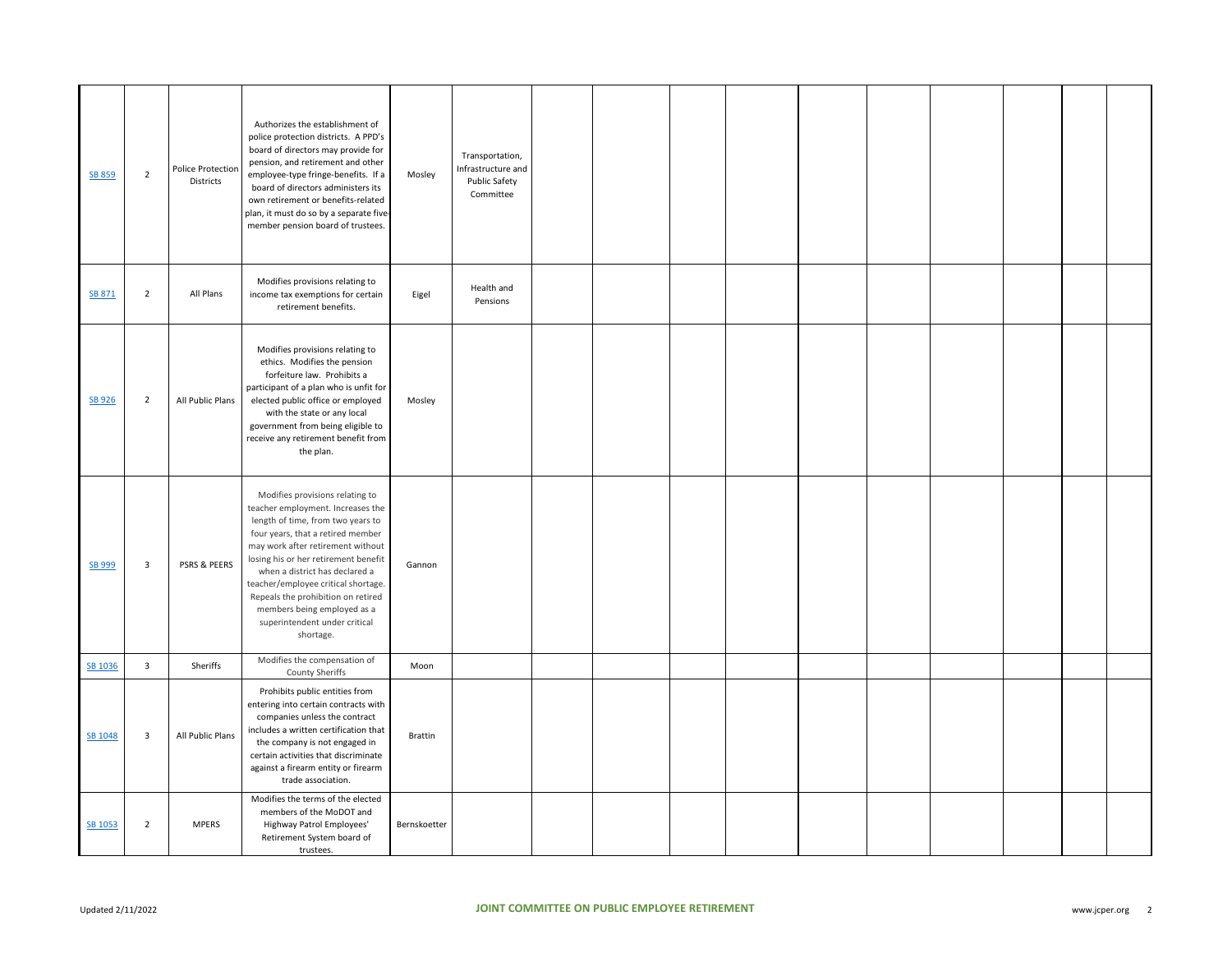| SB 1054        | 4                         | Sheriffs'                           | Establishes a new funding<br>mechanism for the Sheriffs'<br>Retirement System.                                                                                                                                                                                                                                                                                    | Bernskoetter |  |  |  |  |  |  |
|----------------|---------------------------|-------------------------------------|-------------------------------------------------------------------------------------------------------------------------------------------------------------------------------------------------------------------------------------------------------------------------------------------------------------------------------------------------------------------|--------------|--|--|--|--|--|--|
| SB 1062        | $\ensuremath{\mathsf{3}}$ | MOSERS and<br><b>MPERS</b>          | Requires the MOSERS and MPERS<br>boards of trustees to establish a buy-<br>out program for terminated vested<br>members by January 1, 2023. Such<br>members may make a one-time<br>election to receive a lump sum<br>payment equal to sixty percent of<br>the present value of their deferred<br>annuity, or a greater percentage, if<br>determined by the board. | Crawford     |  |  |  |  |  |  |
| SB 1098        | $\overline{\mathbf{3}}$   | Al Public School<br>Systems         | Modifies the salary for permanent<br>contract teachers for all public<br>school systems. This provision does<br>not apply to St. Louis City.;                                                                                                                                                                                                                     | Burlison     |  |  |  |  |  |  |
| <b>SB 1125</b> | $\mathbf{1}$              | <b>Private Entities</b>             | Establishes the Missouri Workplace<br>Retirement Savings Plan that private<br>business entities may join.                                                                                                                                                                                                                                                         | Arthur       |  |  |  |  |  |  |
|                |                           |                                     |                                                                                                                                                                                                                                                                                                                                                                   |              |  |  |  |  |  |  |
|                |                           |                                     |                                                                                                                                                                                                                                                                                                                                                                   |              |  |  |  |  |  |  |
|                |                           |                                     |                                                                                                                                                                                                                                                                                                                                                                   |              |  |  |  |  |  |  |
|                |                           | 1 = No impact on retirement benefit |                                                                                                                                                                                                                                                                                                                                                                   |              |  |  |  |  |  |  |
|                |                           |                                     | 2 = No substantial proposed change                                                                                                                                                                                                                                                                                                                                |              |  |  |  |  |  |  |
|                |                           |                                     | 3 = May constitute a substantial proposed change<br>4 = Does constitute a substantial proposed change                                                                                                                                                                                                                                                             |              |  |  |  |  |  |  |
|                |                           |                                     |                                                                                                                                                                                                                                                                                                                                                                   |              |  |  |  |  |  |  |
|                |                           |                                     |                                                                                                                                                                                                                                                                                                                                                                   |              |  |  |  |  |  |  |
|                |                           |                                     |                                                                                                                                                                                                                                                                                                                                                                   |              |  |  |  |  |  |  |
|                |                           |                                     |                                                                                                                                                                                                                                                                                                                                                                   |              |  |  |  |  |  |  |
|                |                           |                                     |                                                                                                                                                                                                                                                                                                                                                                   |              |  |  |  |  |  |  |
|                |                           |                                     |                                                                                                                                                                                                                                                                                                                                                                   |              |  |  |  |  |  |  |
|                |                           |                                     |                                                                                                                                                                                                                                                                                                                                                                   |              |  |  |  |  |  |  |
|                |                           |                                     |                                                                                                                                                                                                                                                                                                                                                                   |              |  |  |  |  |  |  |
|                |                           |                                     |                                                                                                                                                                                                                                                                                                                                                                   |              |  |  |  |  |  |  |
|                |                           |                                     |                                                                                                                                                                                                                                                                                                                                                                   |              |  |  |  |  |  |  |
|                |                           |                                     |                                                                                                                                                                                                                                                                                                                                                                   |              |  |  |  |  |  |  |
|                |                           |                                     |                                                                                                                                                                                                                                                                                                                                                                   |              |  |  |  |  |  |  |
|                |                           |                                     |                                                                                                                                                                                                                                                                                                                                                                   |              |  |  |  |  |  |  |
|                |                           |                                     |                                                                                                                                                                                                                                                                                                                                                                   |              |  |  |  |  |  |  |
|                |                           |                                     |                                                                                                                                                                                                                                                                                                                                                                   |              |  |  |  |  |  |  |
|                |                           |                                     |                                                                                                                                                                                                                                                                                                                                                                   |              |  |  |  |  |  |  |
|                |                           |                                     |                                                                                                                                                                                                                                                                                                                                                                   |              |  |  |  |  |  |  |
|                |                           |                                     |                                                                                                                                                                                                                                                                                                                                                                   |              |  |  |  |  |  |  |
|                |                           |                                     |                                                                                                                                                                                                                                                                                                                                                                   |              |  |  |  |  |  |  |
|                |                           |                                     |                                                                                                                                                                                                                                                                                                                                                                   |              |  |  |  |  |  |  |
|                |                           |                                     |                                                                                                                                                                                                                                                                                                                                                                   |              |  |  |  |  |  |  |
|                |                           |                                     |                                                                                                                                                                                                                                                                                                                                                                   |              |  |  |  |  |  |  |
|                |                           |                                     |                                                                                                                                                                                                                                                                                                                                                                   |              |  |  |  |  |  |  |
|                |                           |                                     |                                                                                                                                                                                                                                                                                                                                                                   |              |  |  |  |  |  |  |
|                |                           |                                     |                                                                                                                                                                                                                                                                                                                                                                   |              |  |  |  |  |  |  |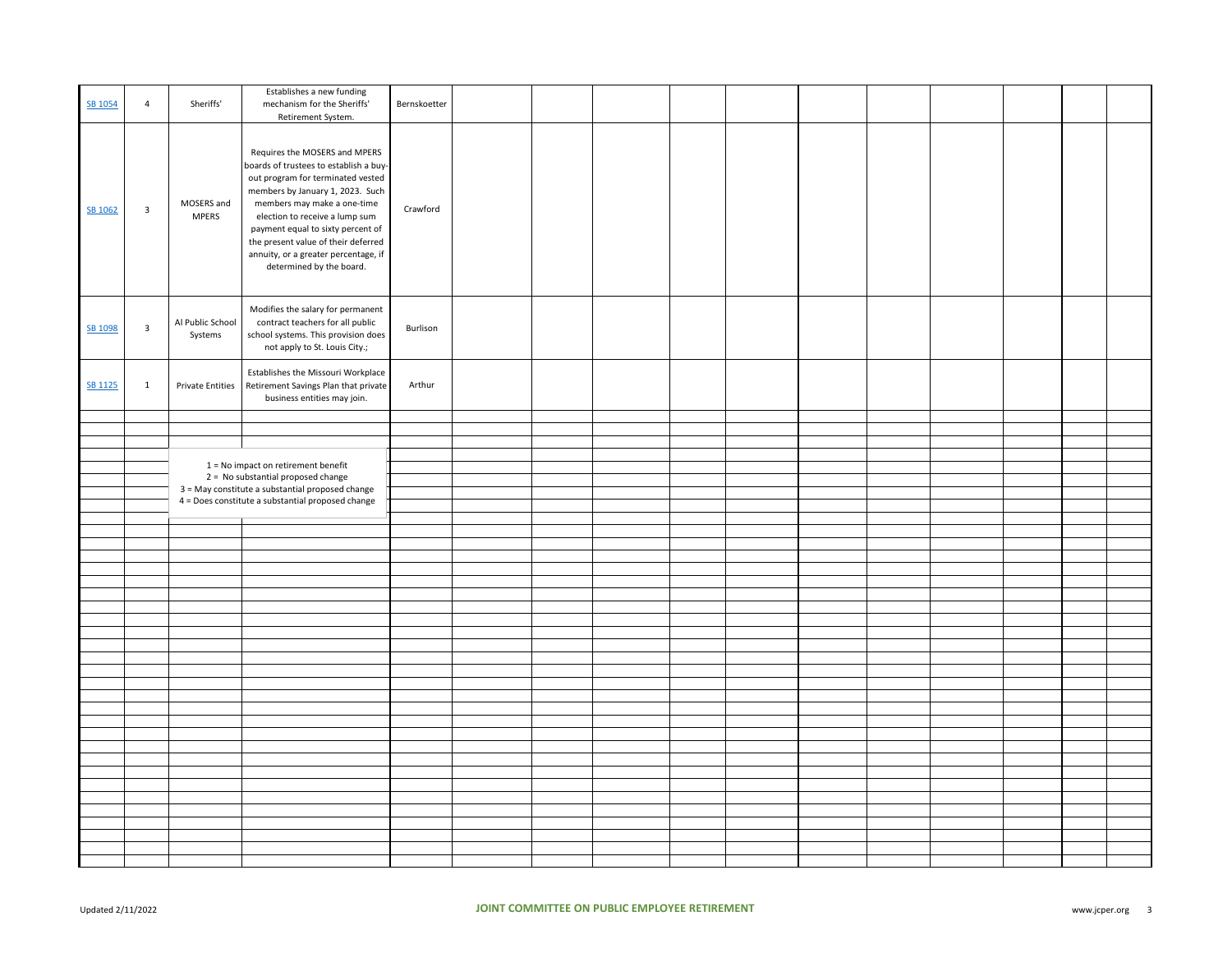|                |                         | <b>HOUSE BILLS</b>                                                                                 |                                                                                                                                                                                                                                                                         |              | <b>HOUSE ACTION</b>       |                                                                                                            |                                                                                                                                       |           | <b>SENATE ACTION</b> |                       |                                |                     |                    | <b>OTHER ACTION</b> |               |
|----------------|-------------------------|----------------------------------------------------------------------------------------------------|-------------------------------------------------------------------------------------------------------------------------------------------------------------------------------------------------------------------------------------------------------------------------|--------------|---------------------------|------------------------------------------------------------------------------------------------------------|---------------------------------------------------------------------------------------------------------------------------------------|-----------|----------------------|-----------------------|--------------------------------|---------------------|--------------------|---------------------|---------------|
| Bill<br>Number | Impact<br>Level         | <b>System Affected</b>                                                                             | <b>Description</b>                                                                                                                                                                                                                                                      | Sponsor      | Committee<br>Assigned     | Date/Time<br><b>Hearing Rm</b>                                                                             | Committee<br>Action                                                                                                                   | Perfected | Passed 3rd<br>Read   | Committee<br>Assigned | Date/Time<br><b>Hearing Rm</b> | Committee<br>Action | Passed 3rd<br>Read | <b>Notes</b>        | Gov<br>Action |
| <b>HB 1473</b> | 1                       | LAGERS                                                                                             | Allows third class counties and Cape<br>Girardeau the option to elect<br>telecommunicators, jailors and emergency<br>medical personnel as public safety members.                                                                                                        | Pike         | Pensions                  | Hearing<br>Conducted<br>1/12/2022<br>Executive<br>Session<br>Completed<br>1/19/2022<br>Voted<br>Do Pass    | 1/19/2022<br>Referred to<br>Rules -<br>Administrative<br>Oversight<br>Hearing<br>Scheduled<br>2/14/2022<br>HHR4<br>5:00 PM            |           |                      |                       |                                |                     |                    |                     |               |
| <b>HB 1476</b> | $\overline{2}$          | St. Louis Police<br>Retirement System                                                              | Transfers control of the City of St. Louis<br>Police Department to the Board of Police<br>Commissioners. Modifies the composition of<br>the retirement system's board of trustees.                                                                                      | Schroer      |                           |                                                                                                            |                                                                                                                                       |           |                      |                       |                                |                     |                    |                     |               |
| <b>HB1506</b>  | $\overline{\mathbf{3}}$ | CERF                                                                                               | Authorizes a waiver for certain penalties for<br>late payment of property taxes.                                                                                                                                                                                        | Ellebracht   |                           |                                                                                                            |                                                                                                                                       |           |                      |                       |                                |                     |                    |                     |               |
| HB1564         | 1                       | <b>Blind Pension Fund</b>                                                                          | Modifies the mailing requirements for the<br>Blind Pension Fund.                                                                                                                                                                                                        | Griffith     |                           |                                                                                                            |                                                                                                                                       |           |                      |                       |                                |                     |                    |                     |               |
| HB1615         | $\mathbf{1}$            | Public pension plans<br>sponsored by<br>political<br>subdivisions                                  | Provides that members of the General<br>Assembly are ex officio members of all<br>boards, commissions, committees, councils<br>and other legislative or regulatory bodies of<br>all political subdivisions within the<br>boundaries of a member's legislative district. | Lovasco      |                           |                                                                                                            |                                                                                                                                       |           |                      |                       |                                |                     |                    |                     |               |
| HB1670         | $\overline{\mathbf{3}}$ | Certain Government<br>Entities                                                                     | Creates a provision that prohibits certain<br>government entities from doing business<br>with entities that require individuals to<br>undergo COVID-19 vaccinations or provide<br>proof of COVID-19 vaccination.                                                        | Seitz        | Judiciary                 | Hearing<br>Conducted<br>1/25/2022                                                                          |                                                                                                                                       |           |                      |                       |                                |                     |                    |                     |               |
| HB1676         | $\overline{\mathbf{3}}$ | LAGERS                                                                                             | Changes the job title of "emergency<br>telecommunicators" to "emergency<br>telecommunicator first responders."                                                                                                                                                          | Perkins      |                           |                                                                                                            |                                                                                                                                       |           |                      |                       |                                |                     |                    |                     |               |
| HB1691         | $\overline{2}$          | Public pension plans<br>sponsored by<br>certain political<br>subdivisions as<br>defined by the act | Prohibits the state and certain political<br>subdivisions from entering into a contract<br>with a employer or company that engages in<br>discrimination against unvaccinated, as<br>described in the act.                                                               | <b>Boggs</b> | Judiciary                 | Hearing<br>Conducted<br>1/25/2022                                                                          |                                                                                                                                       |           |                      |                       |                                |                     |                    |                     |               |
| HB1732         | 1                       | <b>Private Entities</b>                                                                            | Establishes the Missouri Workplace<br>Retirement Savings Plan that private business<br>entities may join.                                                                                                                                                               | O'Donnell    | Financial<br>Institutions | Hearing<br>Conducted<br>1/12/2022<br>Executive<br>Completed<br>1/19/2022<br><b>HCS</b><br>Voted Do<br>Pass | 1/20/2022<br>Referred to<br>Rules -<br>Administrative<br>Oversight<br>Executive<br>Session<br>Completed<br>2/07/2022<br>Voted Do Pass |           |                      |                       |                                |                     |                    |                     |               |
| HB1831         | $\overline{\mathbf{3}}$ | St. Louis PSRS                                                                                     | Provides a one time supplemental payment<br>for retired members and beneficiaries of the<br>St. Louis PSRS, subject to state<br>appropriations.                                                                                                                         | Gray         |                           |                                                                                                            |                                                                                                                                       |           |                      |                       |                                |                     |                    |                     |               |

## 2022 REGULAR SESSION - HOUSE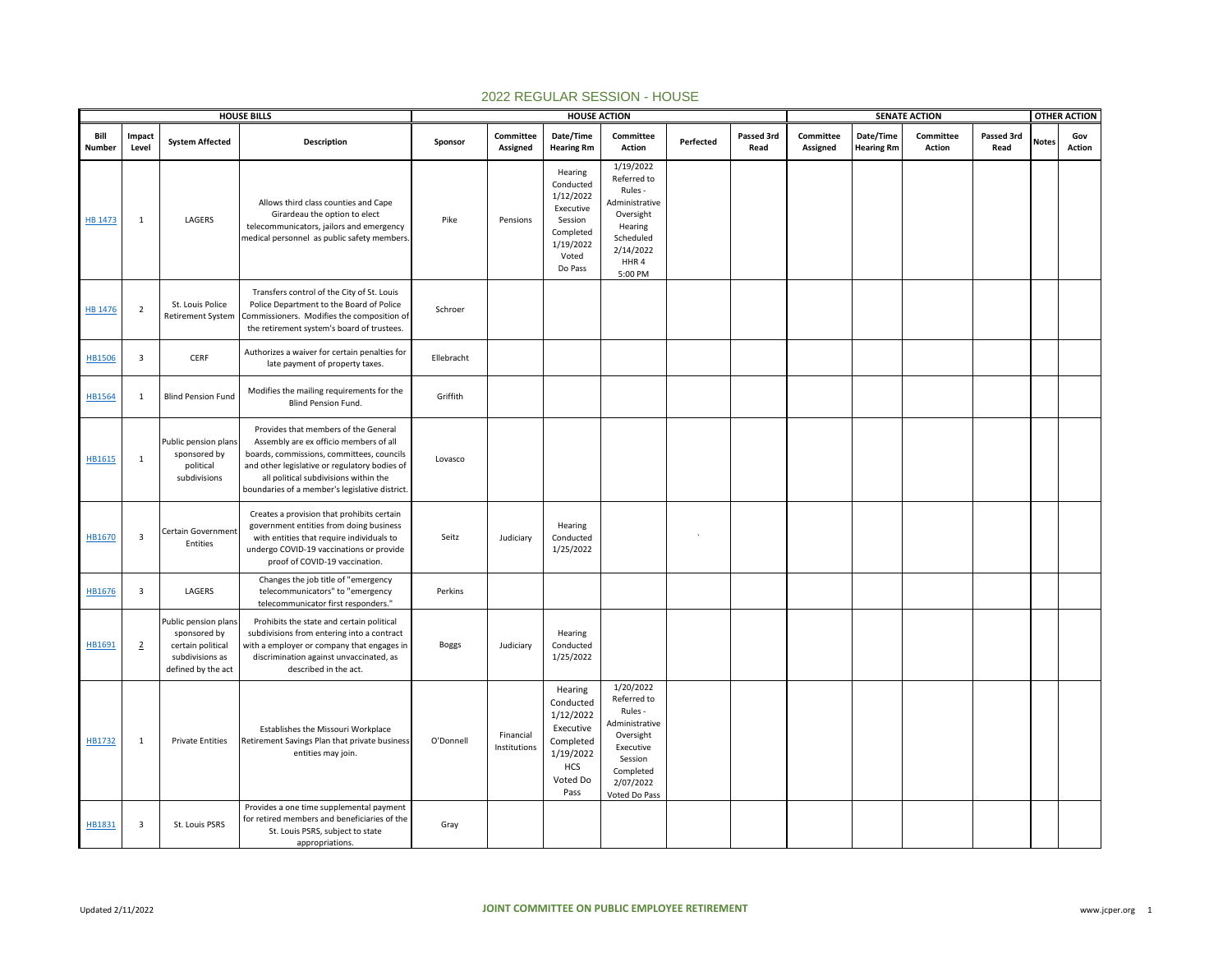| HB1881        | $\overline{3}$          | PSRS and PEERS                                         | Modifies the working after retirement critical<br>shortage law for PSRS and PEERS. Increases<br>the length of time, from two years to four<br>years, that a retired member may work after<br>retirement without losing his or her<br>retirement benefit when a district has<br>declared a teacher/employee critical<br>shortage.                                                                                                                                                                     | Black (7)        | Elementary<br>and<br>Secondary<br>Education |                                    |  |  |  |  |  |
|---------------|-------------------------|--------------------------------------------------------|------------------------------------------------------------------------------------------------------------------------------------------------------------------------------------------------------------------------------------------------------------------------------------------------------------------------------------------------------------------------------------------------------------------------------------------------------------------------------------------------------|------------------|---------------------------------------------|------------------------------------|--|--|--|--|--|
| <b>HB1886</b> | 1                       | LAGERS                                                 | Repeals the prohibition on counties other<br>than third class counties and Cape Girardeau<br>County from being able to elect to cover<br>emergency telecommunicators, jailors, and<br>emergency medical service personnel as<br>public safety members.                                                                                                                                                                                                                                               | Rogers           |                                             |                                    |  |  |  |  |  |
| HB1925        | 1                       | <b>Blind Pension Fund</b>                              | Modifies the mailing requirements for the<br><b>Blind Pension Fund.</b>                                                                                                                                                                                                                                                                                                                                                                                                                              | Walsh Moore (93) |                                             |                                    |  |  |  |  |  |
| HB1927        | 1                       |                                                        | Excludes certain retirement accounts from<br>the determination of eligibility under the<br>Ticket to Work Health Assurance Program.                                                                                                                                                                                                                                                                                                                                                                  | Walsh Moore (93) |                                             |                                    |  |  |  |  |  |
| HB1984        | $\overline{2}$          | <b>MPERS</b>                                           | Modifies the terms of the elected members<br>of the MoDOT and Highway Patrol<br>Employees' Retirement System board of<br>trustees.                                                                                                                                                                                                                                                                                                                                                                   | Hovis            | Pensions                                    | Hearing<br>Completed<br>02/09/2022 |  |  |  |  |  |
| <b>HB1998</b> | $\overline{\mathbf{3}}$ | PSRS, PEERS, Kansas<br>City PSRS and St.<br>Louis PSRS | Allows school districts to issue school district<br>teaching permits for persons without a<br>certificate of license to teach granted by the<br>State Board Of Education.                                                                                                                                                                                                                                                                                                                            | Davidson         | Elementary<br>and<br>Secondary<br>Education |                                    |  |  |  |  |  |
| HB2057        | $\overline{\mathbf{3}}$ | LAGERS                                                 | Changes the job title of "emergency<br>telecommunicators" to "telecommunicator<br>first responders."                                                                                                                                                                                                                                                                                                                                                                                                 | Sauls            |                                             |                                    |  |  |  |  |  |
| <b>HB2089</b> | $\overline{\mathbf{3}}$ | PSRS and PEERS                                         | Modifies provisions relating to teacher<br>employment. Modifies the working after<br>retirement critical shortage law for PSRS and<br>PEERS. Increases the length of time, from<br>two years to four years, that a retired<br>member may work after retirement without<br>losing his or her retirement benefit when a<br>district has declared a teacher/employee<br>critical shortage. Repeals the prohibition on<br>retired members being employed as a<br>superintendent under critical shortage. | Pollitt          |                                             |                                    |  |  |  |  |  |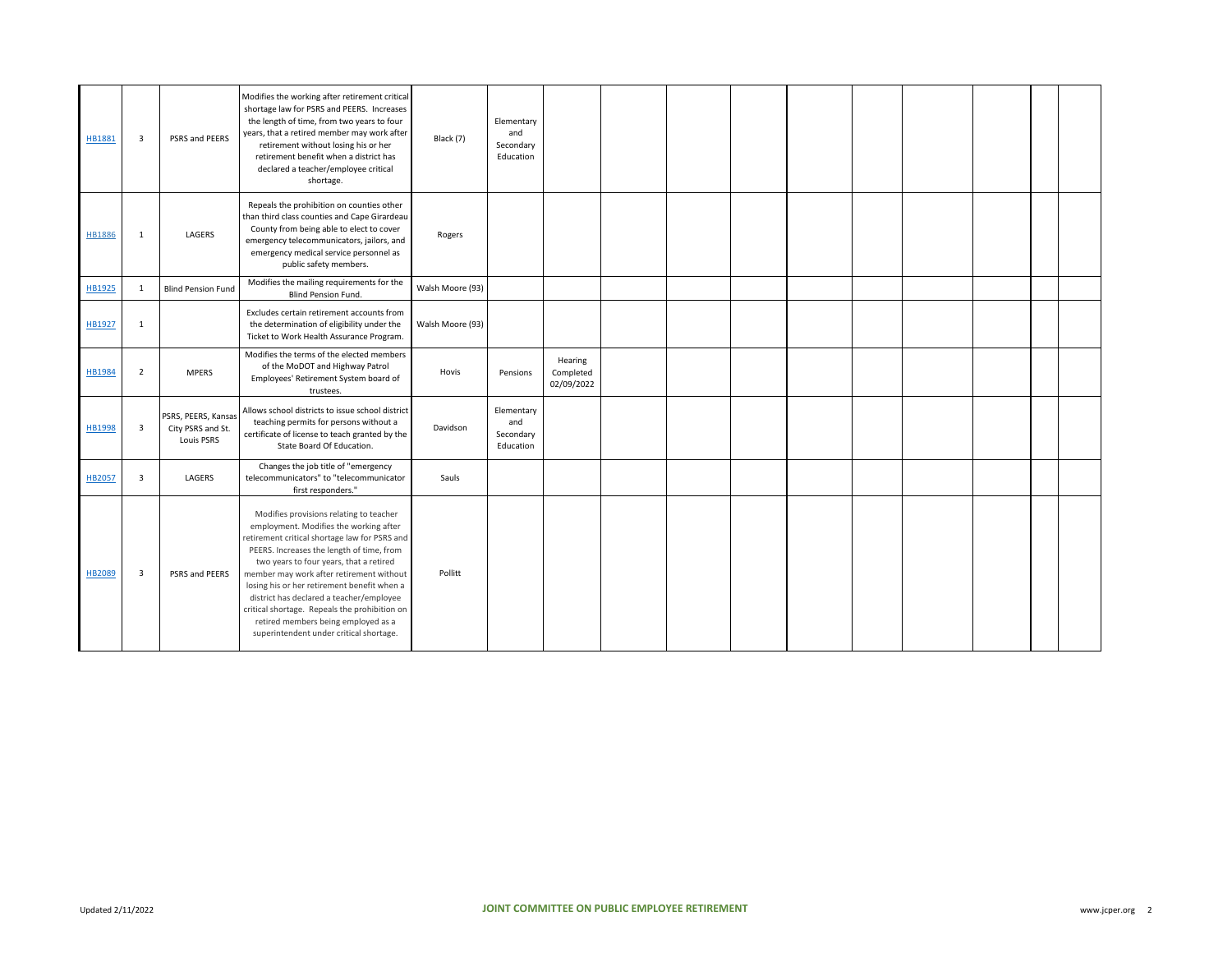| HB2114 | 3              | PSRS & PEERS                                           | 169.560: Modifies the amount of<br>compensation that a retired PSRS member<br>may earn without a discontinuance of the<br>member's retirement benefit while working<br>after retirement in a position that does not<br>require teacher certification. Instead of<br>compensation being limited to sixty percent<br>of the minimum teacher's salary, allowable<br>compensation will be limited to the annual<br>earnings limit applicable to a Social Security<br>recipient working while receiving Social<br>Security benefits. 169.596: Increases the<br>length of time, from two years to four years<br>that a retired member may work after<br>retirement without losing his or her<br>retirement benefit when a school district has<br>declared a teacher/employee | Black (7)           | Pensions | Hearing<br>Completed<br>1/26/2022<br>Executive<br>Session<br>Completed<br>02/09/2022<br>Voted<br>Do Pass | 2/10/2022<br>efered to Rules<br>Adminstrative<br>Oversight  |  |  |  |  |
|--------|----------------|--------------------------------------------------------|------------------------------------------------------------------------------------------------------------------------------------------------------------------------------------------------------------------------------------------------------------------------------------------------------------------------------------------------------------------------------------------------------------------------------------------------------------------------------------------------------------------------------------------------------------------------------------------------------------------------------------------------------------------------------------------------------------------------------------------------------------------------|---------------------|----------|----------------------------------------------------------------------------------------------------------|-------------------------------------------------------------|--|--|--|--|
| HB2161 | 3              | <b>PSRS</b>                                            | Reauthorizes the 2.55 multiplier for teachers<br>retiring with 32 or more years of service. E.C.                                                                                                                                                                                                                                                                                                                                                                                                                                                                                                                                                                                                                                                                       | <b>Dinkins</b>      |          |                                                                                                          |                                                             |  |  |  |  |
| HB2194 | 3              | <b>PSRS &amp; PEERS</b>                                | Modifies the amount of compensation that a<br>retired PSRS member may earn without a<br>discontinuance of the member's retirement<br>benefit while working after retirement in a<br>position that does not require teacher<br>certification. Instead of compensation being<br>limited to sixty percent of the minimum<br>teacher's salary, allowable compensation will<br>be sixty percent of the average teacher's<br>salary for the primary district the person is<br>employed in after retirement.                                                                                                                                                                                                                                                                  | <b>Kelley (127)</b> |          |                                                                                                          |                                                             |  |  |  |  |
| HB2216 | 3              | <b>PSRS &amp; PEERS</b>                                | Modifies the amount of compensation that a<br>retired PSRS member may earn without a<br>discontinuance of the member's retirement<br>benefit while working after retirement in a<br>position that does not require teacher<br>certification. Instead of compensation being<br>limited to sixty percent of the minimum<br>teacher's salary, allowable compensation will<br>be sixty percent of the average teacher's<br>salary for the primary district the person is<br>employed in after retirement.                                                                                                                                                                                                                                                                  | Bromley             | Pensions |                                                                                                          |                                                             |  |  |  |  |
| HB2234 | $\overline{2}$ | MOSERS, MPERS,<br><b>Judicial Retirement</b><br>System | Modifies multiple provisions for MOSERS,<br>MPERS and the Judicial Retirement System.                                                                                                                                                                                                                                                                                                                                                                                                                                                                                                                                                                                                                                                                                  | Black (7)           | Pensions | Hearing<br>Completed<br>1/26/2022<br>Executive<br>Session<br>Completed<br>02/09/2022                     | 2/10/2022<br>Refered to Rules<br>Adminstrative<br>Oversight |  |  |  |  |